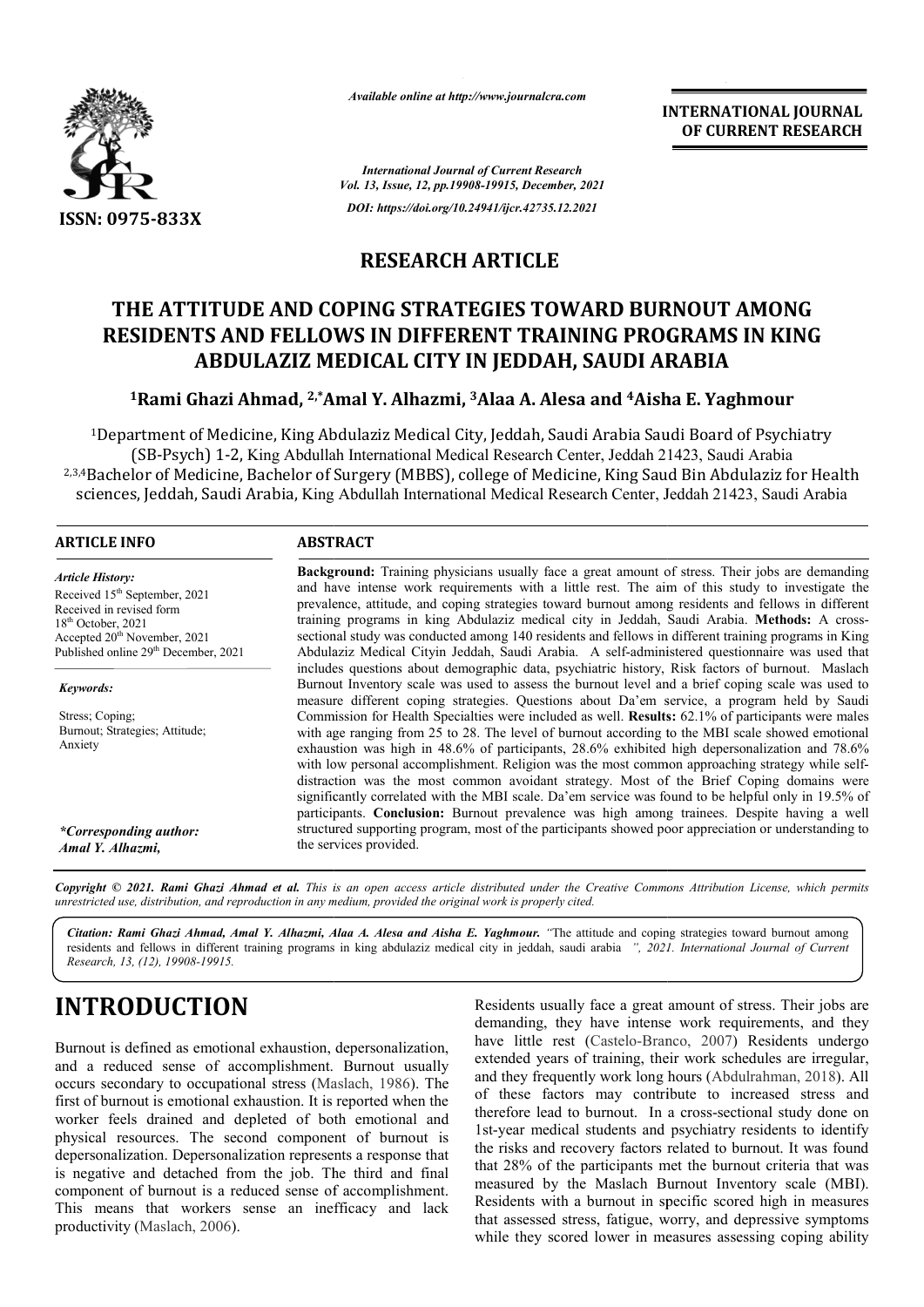(Chaukos *et al*., 2016). Another retrospective study was done in 2010 under the title "Developmental Challenges, Stressors and Coping Strategies in Medical Residents: The study found that burnout scores were higher in 1st years of the program and improved in later years. They also reported high scores for the support group attendance as well as that relationship with their peers is the 1st source of support during their training program. Moreover, a study focused on burnout maladaptive strategies among surgeons and surgery residents, pointed out that doctors usually do not seek help, deny symptoms and avoid coping strategies to burnout (Stress, 2011) . A national survey was done in Saudi Arabia to estimate the burnout prevalence among ophthalmology residents and its predisposing factors, and it found that 41% of the residents have burnout (Alotaibi, 2019).

Another study conducted in 2018 in Riyadh, Saudi Arabia showed that 48% of the residents have moderate to high levels of emotional exhaustion (Alyamani, 2018) Moreover, several studies were conducted in Saudi Arabia on the prevalence of burnout among different residency training programs including Otorhinolaryngology, plastic surgery, family medicine, and orthopedics, and they revealed that there is a high rate of burnout among residents (Aldrees, 2017; Aldrees, 2015; Aldubai, 2019; Alsheikh, 2019). To overcome the burnout phenomenon among training physicians, the Saudi Commission for Health Specialties (SCHFS) launched "Daem Program" Online Services in 2019. The program provides free services to help trainees in the medical field overcome anxiety, depression, and burnout. The program aims to create a suitable environment for affected healthcare trainees with a guarantee to ensure their confidential and personal information while guiding and supporting them (Daem services (Internet), 2021).

It is vital to study such an important topic, especially in such a vulnerable sample group because burnout can lead to many consequences. It has been reported that physician burnout may lead to less than optimal patient care as well as depression and even an increase in suicidal behaviors (IsHak, 2009). Furthermore, high levels of burnout have been associated with not only psychiatric morbidities but with physical illness too. One of the major physical illnesses associated with burnout is cardiovascular disease. It is also associated with increased levels of substance abuse (Zubairi, 2016). In this study, we aimed to investigate the prevalence, attitude, and coping strategies toward burnout among residents and fellows in different training programs in King Abdulaziz medical city in Jeddah, Saudi Arabia and to evaluate the residents' and fellows' attitudes toward the Da'am program.

## **METHODS**

This study was approved by the institutional review board at King Abdullah International Medical Research Center (KAIMRC) (RJ20/110/3). The study was conducted at King Abdulaziz Medical City in Jeddah, Saudi Arabia. This is an observational analytical cross-sectional study design where all residents and fellows in all the different training programs. All of those who fulfilled the inclusion criteria were invited to fill up a questionnaire. The Inclusion Criteria included residents and fellows who are in training, in all specialties at King Abdulaziz Medical City in Jeddah, Saudi Arabia the total number of residents according to Academic affairs was 471.

According to our sample calculations which were done with a 5% margin of error and 95% confidence interval, our sample size should be 212 this is a result. The data collection method was by a self-administered close-ended questionnaire that was sent to all residents and fellows. The questionnaire consisted of demographic data, both Maslach Burnout Inventory (MBI) Scale and Brief coping orientation to problem experience (COPE) as well as questions about "Da'em program" perception and previous psychiatric disorder. The first scale that was used is the MBI scale. It is a scale that is used to measure burnout and it is components. It is a twenty-two-item scale that is divided into three subscales. Each subscale is designed to measure the three components of the scale: emotional exhaustion, depersonalization, and reduced personal accomplishment.<sup>(16)</sup> The second scale that was used is the Brief-COPE scale. This scale is designed to measure coping mechanisms. It is a twenty-eight-item questionnaire that is divided into three subscales: problem-focused coping, emotion-focused coping, avoidant coping.(17) The questionnaire was distributed to all participants who fulfilled the inclusion criteria. The questionnaire was first intended to be administered on a face-to-face basis. But, due to the Coronavirus disease 2019 (COVID-19) pandemic, we changed our approach and we used social media, email, and WhatsApp groups to distribute our questionnaire.

For statistical analysis, it was performed using Statistical Packages for Software Sciences (SPSS) version 26 Armonk, New York, IBM Corporation. MBI dimensions had been compared to the socio-demographic and socio-demographic characteristics of the residents by using an independent sample t-test. P <0.05 was considered statistically significant. Normality, statistical interactions, and collinearity (i.e., variance inflation factor) were also assessed with the Kolmogorov-Smirnov and Shapiro Wilk test. The data follows the normal distribution. Thus, parametric tests were applied. Correlation procedures were also performed to determine the linear relationship between Brief Cope domains and MBI subscales. Regarding the Ethical Considerations, consent was provided, and all participants were consented before filling the questionnaire. All data was kept secured in the office of the principal investigator. Any computerized data or documents related to the study participants will be password protected and only accessed by authorized parties. There were no names taken during the data collection process.

## **RESULTS**

After multiple attempts to distribute the questionnaire, 140 residents took part out of 212 and constituted 66.03% of the targeted sample size. Table 1 presented the socio-demographic characteristics of the residents. The majority of the residents (62.1%) were 25 to 28 years old with nearly two-thirds (62.1%) were males and 60% were single. Furthermore, 44.3% indicated  $71 - 80$  working hours per week with 52.9% had a 4 – 6 frequency of on-call per month. Additionally, approximately 62% had more than 5 hours or more sleep per day. The prevalence of residents who were satisfied with their income was 65% while the prevalence of smokers was 24.3%. Figure 1 showed the distribution of residents and fellows who responded to the questionnaire. It can be observed that the most indicated training program was general surgery (15.7%), followed by orthopedic surgery (14.3%) and urology (13.6%).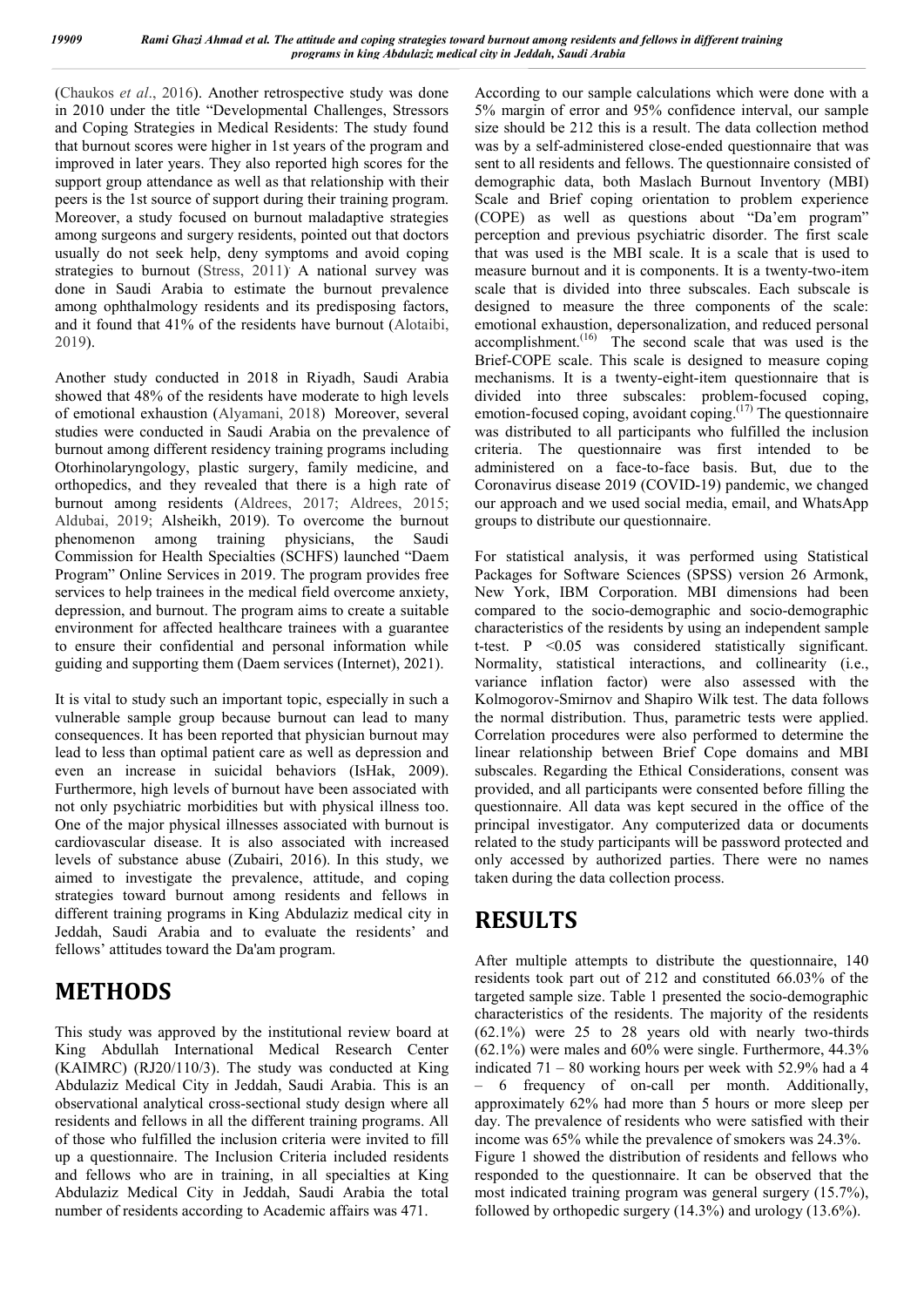**Table 1. Socio demographic characteristics of the residents (n=140)**

| <b>Study Data</b>                       | N(%)         |
|-----------------------------------------|--------------|
| Age group                               |              |
| $-25 - 28$ years                        | 87 (62.1%)   |
| $\bullet$ >28 years                     | 53 (37.9%)   |
| Gender                                  |              |
| $\bullet$ Male                          | 87 (62.1%)   |
| $\bullet$ Female                        | 53 (37.9%)   |
| Marital status                          |              |
| $\bullet$ Single                        | 84 (60.0%)   |
| ·Married                                | 56 (40.0%)   |
| Year of training                        |              |
| $\bullet$ R1                            | $35(25.0\%)$ |
| $\bullet R2$                            | $30(21.4\%)$ |
| $\bullet$ R <sub>3</sub>                | $30(21.4\%)$ |
| $\bullet$ R4                            | 21 (15.0%)   |
| $\bullet$ R5                            | 21 (15.0%)   |
| •Fellow                                 | $03(02.1\%)$ |
| How many hours do you work per week     |              |
| $•41 - 50$ hours                        | 13 (09.3%)   |
| $•51 - 60 hours$                        | 15(10.7%)    |
| $\bullet$ 61 – 70 hours                 | 36 (25.7%)   |
| $\bullet$ 71 – 80 hours                 | 62(44.3%)    |
| $\bullet$ >80 hours                     | 14 (10.0%)   |
| How many on calls do you have per month |              |
| $\bullet$ <4                            | 21 (15.0%)   |
| $-4-6$                                  | 74 (52.9%)   |
| $\bullet > 6$                           | 45 (32.1%)   |
| How many hours do you sleep per day     |              |
| $\bullet$ <5 hours                      | 54 (38.6%)   |
| $\bullet$ >5 hours                      | 86 (61.4%)   |
| Are you satisfied with your income?     |              |
| $\bullet$ Yes                           | 91 (65.0%)   |
| $\bullet$ No                            | 49 (35.0%)   |
| Smoking                                 |              |
| $\bullet$ Yes                           | 34 (24.3%)   |
| $\bullet$ No                            | 106 (75.7%)  |

*Risk factors and burnout assessment:* Figure 2 depicted the levels of burnout using MBI subscales. The level of emotional exhaustion (EE) was low, average, and high among 25%, 26.4%, and 48.6%, respectively while the level of depersonalization (DP) was low, average, and high among 30%, 41.4%, and 28.6%, respectively. Finally, for the level of personal accomplishment (PA), low, average, and high levels were detected among 2.1%, 19.3%, and 78.6%, respectively. We measured the differences in the scores of MBI subscales in regard to the socio-demographic characteristics of the residents using a single independent sample t-test as shown in table 2. Based on the results, it was found that the mean score of residents who were having less than 5 hours of sleep per day was statistically significantly higher in depersonalization  $(T=4.496; p<0.001)$  and personal accomplishment  $(T=2.119;$ p=0.036). Furthermore, the mean scores of smokers were statistically significantly higher in emotional exhaustion (T=5.098; p<0.001), depersonalization (T=5.577; p<0.001), and personal accomplishment (T=2.652; p=0.009). On the other hand, the mean score of those who were satisfied with their income was statistically significantly lower in emotional exhaustion (T=-3.794; p<0.001), depersonalization (T=--2.447;  $p=0.016$ ), and personal accomplishment (T=-2.550;  $p=0.012$ ) The relationship between the level of emotional exhaustion  $(X2=3.525; p=0.172)$ , depersonalization  $(X2=0.947; p=0.623)$ , and personal accomplishment  $(X2=1.511; p=0.470)$  were not statistically significant to both junior and senior residents. When compared to surgical and medical residents, high level

of personal accomplishment was more common among surgical residents  $(X2=13.221; p=0.001)$  while the level of emotional exhaustion  $(X2=0.169; p=0.919)$  and emotional exhaustion  $(X2=0.169; p=0.919)$  and depersonalization  $(X2=0.188; p=0.910)$  were not statistically significant.

*Coping strategies:* The descriptive statistics of MBI and Brief cope subscales were given in figure 3. The mean score of the approach coping subscale was 33.3 while the mean score of the avoidant coping subscale was 27.9. Regarding approach subdomains, it can be observed that religion has the highest mean score with 5.18 while the planning subdomain was the lowest with 4.49. For the avoidant subdomain, self-distraction had the highest mean score with 5.16 while substance use had the lowest mean score with 2.28. In table 3, it can be observed that most of the brief cope domains were positively statistically significantly correlated with MBI subscales ( $p$ <0.05) with the exception of substance used  $(p>0.05)$  and religion  $(p>0.05)$ . Also, denial, behavioral disengagement, humor, self-blaming, and use of information support showed no correlational agreement with the personal accomplishment subscale  $(p>0.05)$ .

*Psychiatric history and Da'em perception:* It was revealed that the prevalence of residents with chronic disease was 9.3%. Of them, the most common was diabetes (30.8%) and hypertension (23.1%). Furthermore, the proportion of residents who were diagnosed with psychiatric disorders was 14.3%. Of them, general anxiety disorder was the most common psychiatric disease followed by depression (35%). Family history of psychiatric disorder constitutes 22.1% with multiple family members being mostly affected by the mental disorder (35.5%). The prevalence of residents who thought that their stress level has increased during the pandemic was 65.7%. When asked to rate how much it increased stress (from  $0 - 5$ ; where 5 signifies the highest increased stress rates), the mean value of increased stress was 2.95 (SD 1.24).

Out of 140 residents, there were 41 (29.3%) who have heard about Da'em service. Following the results, nearly all residents (97.6%) knew that Saudi Commission for Health Specialties was the provider of Da'em service. The most common means of booking an appointment to Da'em service was through a website (87.8%). In table 4, the mean score of residents who were having medical diseases was statistically significantly higher at personal accomplishment (T=2.416; p=0.017). It was also observed that the mean score of those with a previous history of psychiatric disorders was statistically significantly higher in emotional exhaustion (T=2.011; p=0.046) and depersonalization domain (T=2.111;  $p=0.037$ ). Likewise, those who felt an increase in the stress level during the COVID-19 pandemic were observed to have statistically significantly higher mean scores in emotional exhaustion (T=2.042; p=0.043). On the other hand, the mean score of those having heard about Da'em service was statistically significantly lower in emotional exhaustion (T=-2.094; p=0.038). When measuring the differences in scores of the two domains of brief cope in relation to the psychiatric history and knowledge about Da'em service, it was found that the mean score of those who considered booking an appointment at the Da'em service was statistically significantly higher in the avoidant domain  $(T=2.193; p=0.034)$ . Other statements related to psychiatric history and the knowledge about Da'em service did not reach statistical significance when compared to brief cope domains  $(p>0.05)$ .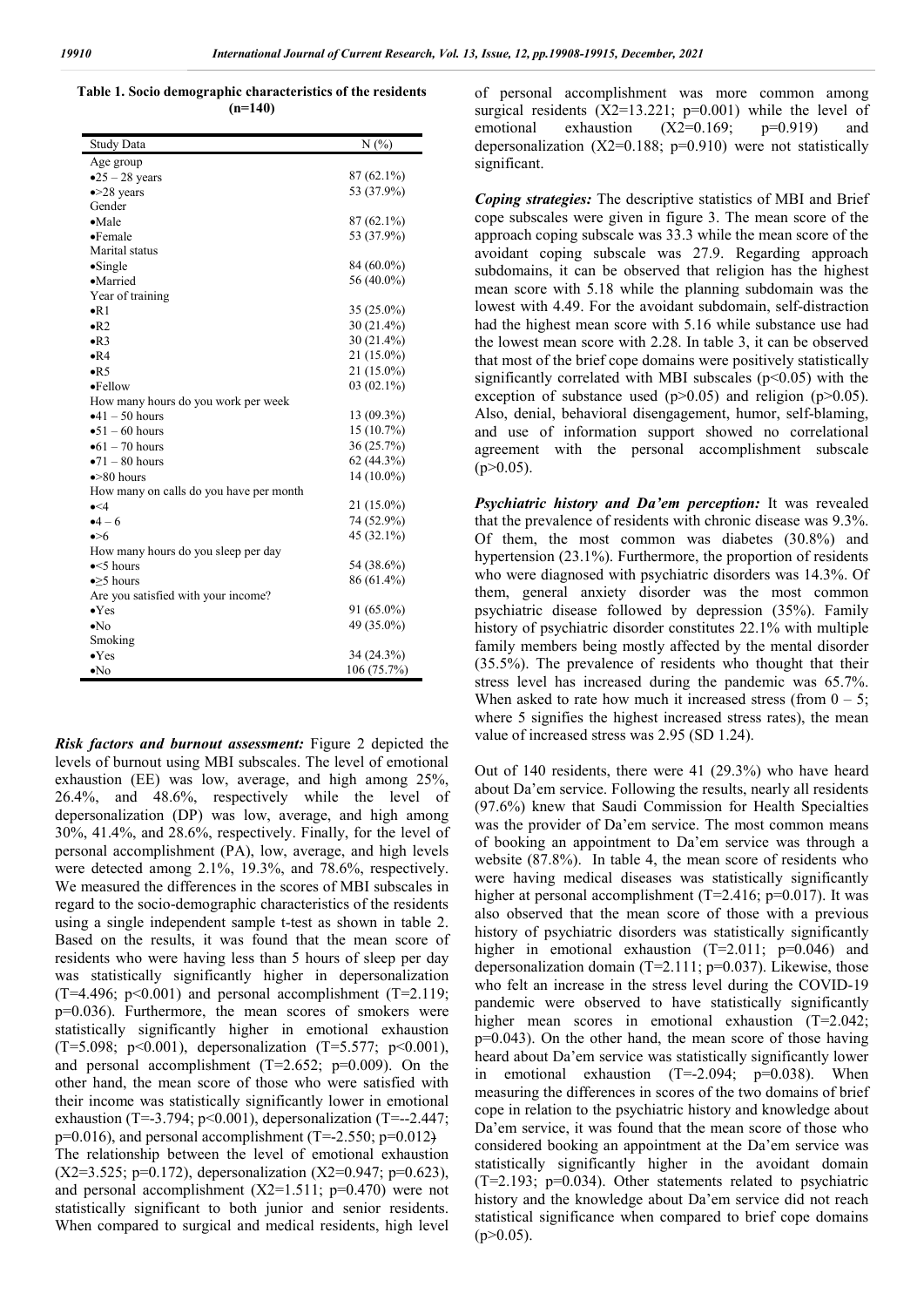#### **Table 2. Statistical Association between the Maslach Burnout Inventory** (**MBI) subscales and the socio demographic characteristics of Residents**

|                                          |                     |                        | $(n=140)$       |
|------------------------------------------|---------------------|------------------------|-----------------|
| Factor                                   |                     | Burnout                |                 |
|                                          | EE                  | DP                     | PA              |
|                                          | T-test :P-value     | T-test :P-value        | T-test :P-value |
| Age group                                | $-1.564; 0.120$     | $-0.666; 0.506$        | $-0.715; 0.476$ |
| $\bullet$ 25 - 28 years                  |                     |                        |                 |
| $\bullet$ >28 years                      |                     |                        |                 |
| Gender                                   | 0.882; 0.379        | 0.264; 0.792           | 0.328; 0.744    |
| $\bullet$ Male                           |                     |                        |                 |
| $\bullet$ Female                         |                     |                        |                 |
| Marital status                           | $-1.525; 0.130$     | $-1.875; 0.063$        | $-1.868; 0.064$ |
| $\bullet$ Single                         |                     |                        |                 |
| •Married                                 |                     |                        |                 |
| Specialty program                        | $-0.236; 0.814$     | $-1.524; 0.130$        | $-3.060; 0.003$ |
| ·Surgical residents                      |                     |                        |                 |
| •Medical residents                       |                     |                        |                 |
| Level of training                        | $-1.468; 0.145$     | $-0.349; 0.728$        | $-0.188; 0.851$ |
| ·Junior residents                        |                     |                        |                 |
| •Senior residents                        |                     |                        |                 |
| How many hours do you work per week?     | $-0.487; 0.627$     | 0.105; 0.916           | 1.330; 0.186    |
| $•41 - 70 hours$                         |                     |                        |                 |
| $\bullet$ >70 hours                      |                     |                        |                 |
| How many on calls do you have per month? | $-0.748; 0.456$     | $-0.249; 0.804$        | 1.168; 0.245    |
| $\triangleleft 6$                        |                     |                        |                 |
| $\bullet > 6$                            |                     |                        |                 |
| How many hours do you sleep per day      | 5.611; < 0.001      | 4.496; < 0.001         | 2.119; 0.036    |
| $\bullet$ <5 hours                       |                     |                        |                 |
| $\bullet$ > 5 hours                      |                     |                        |                 |
| Are you satisfied with your income?      | $-3.794 \div 0.001$ | $-2.447; 0.016$        | $-2.550; 0.012$ |
| $\bullet$ Yes                            |                     |                        |                 |
| $\bullet$ No                             |                     |                        |                 |
| Smoking                                  | $5.098; \le 0.001$  | $5.577$ ; $\leq 0.001$ | 2.652; 0.009    |
| $\bullet$ Yes                            |                     |                        |                 |
| $\bullet$ No                             |                     |                        |                 |

Note. EE=Emotional Exhaustion. DP=Depersonalization PA= personal achievement. SD=standard deviation P-value has been calculated using independent sample t-test. \*\* Significant at p<0.05 level.

|  |  |  |  |  | Table 3. Correlation (Pearson-R) between Maslach Burnout Inventory (MBI) subscales and Brief COPE domains |  |
|--|--|--|--|--|-----------------------------------------------------------------------------------------------------------|--|
|--|--|--|--|--|-----------------------------------------------------------------------------------------------------------|--|

|                              |               |            | $(n=403)$  |
|------------------------------|---------------|------------|------------|
| <b>Brief COPE Domains</b>    | MBI subscales |            |            |
|                              | EE            | DP         | PA         |
| Avoidant coping subscales    | $0.537**$     | $0.474**$  | $0.204*$   |
| Self-distraction             | $0.441**$     | $0.338**$  | $0.345**$  |
| Substance use                | 0.007         | 0.112      | 0.107      |
| Denial                       | $0.480**$     | $0.466**$  | 0.004      |
| Venting                      | $0.465**$     | $0.366**$  | $0.205*$   |
| Behavioral disengagement     | $0.406**$     | $0.310**$  | 0.035      |
| Humor                        | $0.288**$     | $0.227$ ** | 0.148      |
| Self-blaming                 | $0.334$ **    | $0.365**$  | 0.145      |
| Approach coping subscales    | $0.411$ **    | $0.374**$  | $0.359**$  |
| Active coping                | $0.420**$     | $0.363**$  | $0.304**$  |
| Emotional support            | $0.370**$     | $0.283**$  | $0.226$ ** |
| Use of Informational support | $0.355**$     | $0.294$ ** | 0.095      |
| Positive reframing           | $0.215*$      | $0.215*$   | $0.273$ ** |
| Planning                     | $0.384$ **    | $0.339**$  | $0.384**$  |
| Acceptance                   | $0.326$ **    | $0.339**$  | $0.405**$  |
| Religion                     | 0.106         | 0.136      | 0.140      |

Note. COPE= Coping Orientation to Problems Experienced EE=Emotional Exhaustion.

DP=Depersonalization PA=personal achievement. SD=standard deviation

\* Correlation is significant at the 0.05 level (2-tailed). \*\* Correlation is significant at the 0.01 level (2-tailed).

## **DISCUSSION**

Burnout among healthcare workers has become a global phenomenon. physicians are exposed to high levels of workrelated stressors and long working hours. There are limited studies conducted about the prevalence of burnout among the different specialties in Saudi Arabia.

A study conducted in 2012 in Saudi Arabia revealed that training residents had higher mean scores of the perceived stress scale compared to the general population and comparable scores to residents worldwide (Alosaimi, 2015). In this study MBI was used to evaluate the burnout level. We found 48.6% of the sample had a high level of EE, and 25.6% had high DP, and low PA was noted in 2.1%. A previous study conducted among 200 participants in King Abdulaziz Medical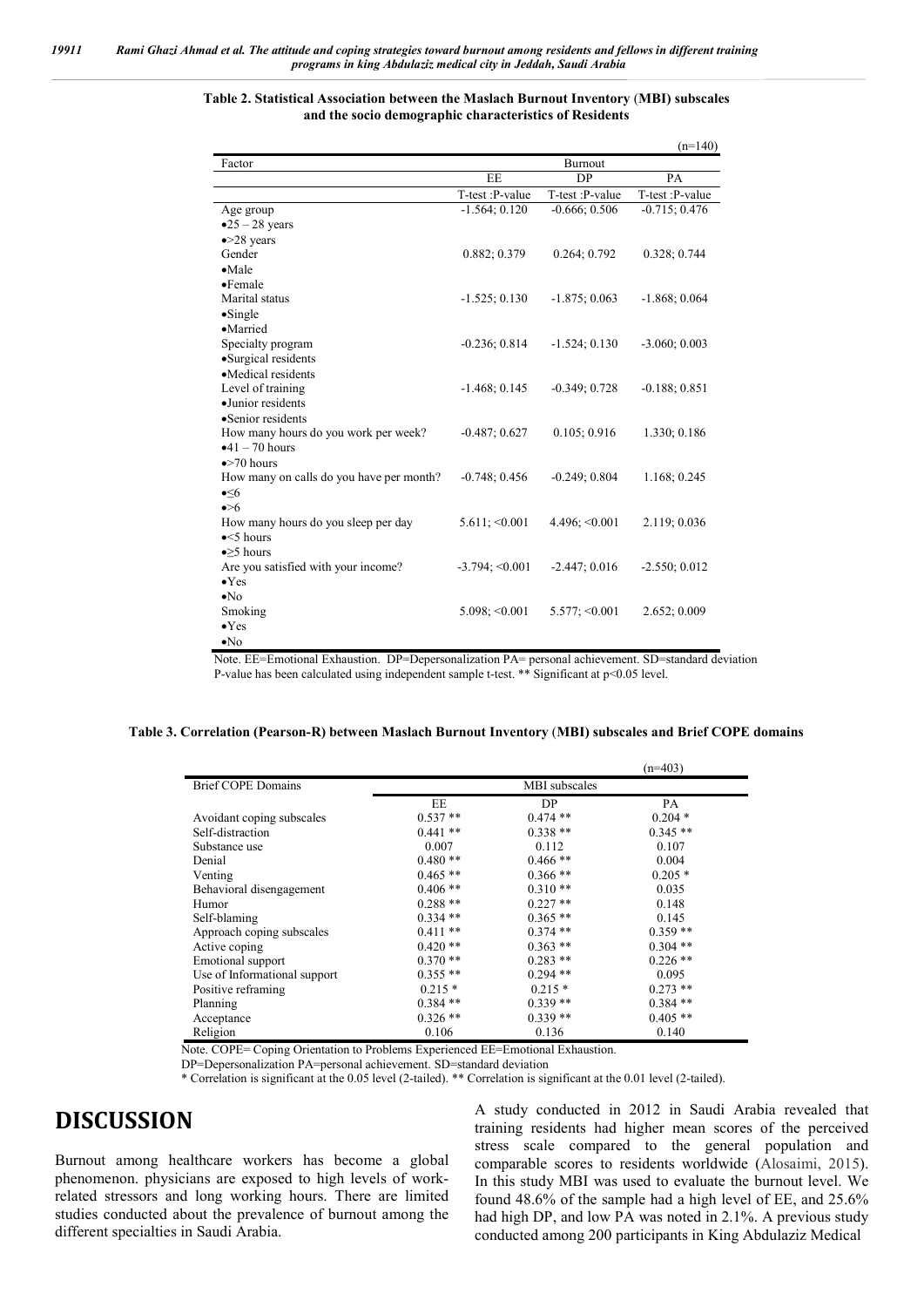|                                                             |                 |                 | $(n=140)$       |
|-------------------------------------------------------------|-----------------|-----------------|-----------------|
| Factor                                                      |                 | Burnout         |                 |
|                                                             | EE              | DP              | PA              |
|                                                             | T-test :P-value | T-test: P-value | T-test :P-value |
| Do you have any medical diseases                            | 1.753; 0.082    | 1.628; 0.106    | 2.416; 0.017    |
| $\bullet$ Yes                                               |                 |                 |                 |
| $\bullet$ No                                                |                 |                 |                 |
| Have you ever had any psychiatric disorders                 | 2.011; 0.046    | 2.111; 0.037    | 0.961; 0.338    |
| $\bullet$ Yes                                               |                 |                 |                 |
| $\bullet$ No                                                |                 |                 |                 |
| Family history of psychiatric disorder                      | 2.150; 0.033    | 1.821; 0.071    | 1.337; 0.183    |
| $\bullet$ Yes                                               |                 |                 |                 |
| $\bullet$ No                                                |                 |                 |                 |
| Do you feel that your stress level has increased during the |                 |                 |                 |
| COVID-19 pandemic?                                          | 2.042; 0.043    | 1.132; 0.259    | 0.693; 0.489    |
| $\bullet$ Yes                                               |                 |                 |                 |
| $\bullet$ No                                                |                 |                 |                 |
| Have you heard about daem service before?                   | $-2.094; 0.038$ | $-1.078; 0.283$ | 0.240:0.811     |
| $\bullet$ Yes                                               |                 |                 |                 |
| $\bullet$ No                                                |                 |                 |                 |
| Have you ever thought about booking an appointment at the   |                 |                 |                 |
| daem service? $(n=41)$                                      | 0.108; 0.915    | 0.289:0.774     | $-1.149; 0.258$ |
| $\bullet$ Yes                                               |                 |                 |                 |
| $\bullet$ No                                                |                 |                 |                 |

#### **Table 4. Effect of burnout in the Psychiatric history and knowledge about Da'em service**

Note. EE=Emotional Exhaustion. DP=Depersonalization PA= personal achievement. COVID-19=Coronavirus Disease 2019 P-value has been calculated using independent sample t-test. \*\* Significant at p<0.05 level.







**Figure 2. Levels of burnout using Maslach Burnout Inventory** (**MBI) subscales**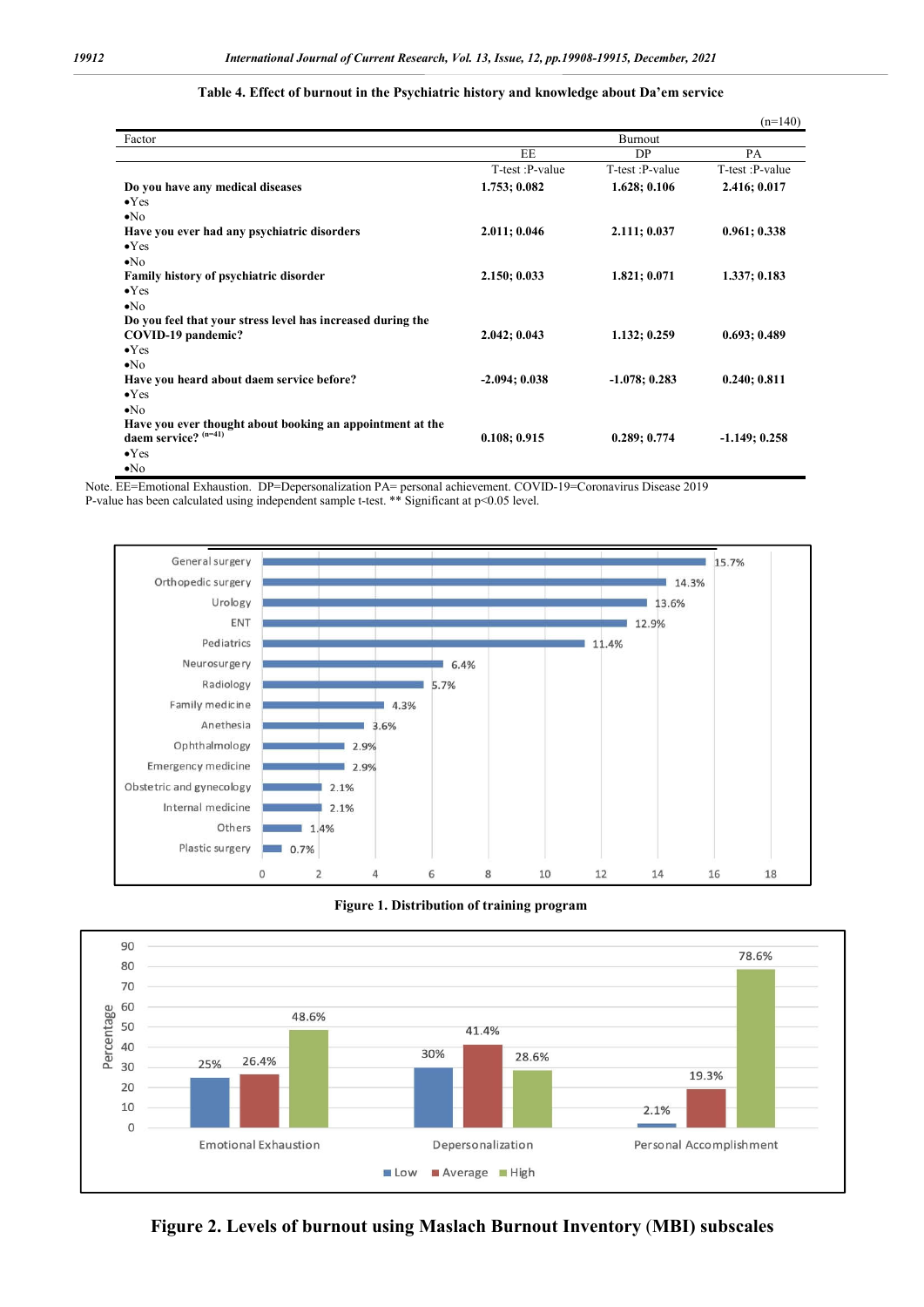

**Figure 3. Burnout Inventory Brief Coping Orientation to Problems Experienced (Brief COPE) (n=140)**

City in Riyadh showed a high EE in 12.5%, low PA in 31.5%, and high depersonalization in 51% (Alyamani, 2018). This inconsistency of the result can be explained as this study was conducted during the COVID-19 pandemic. The pandemic created new and unpredictable challenges for healthcare workers. 65.7% of participants reported higher stress levels after the pandemic. Those who felt an increased in the stress level during the COVID-19 pandemic were observed to have statistically significantly higher mean scores in emotional exhaustion (T=2.042;  $p=0.043$ ). This highlights the necessity for further studies. Moreover, the study found that the relationship between the level of emotional exhaustion, depersonalization, and personal accomplishment, and residency level were not statistically significant to both junior and senior residents. Surgical residents showed a high level of personal accomplishment and a similar level of emotional exhaustion and depersonalization when compared to medical residents. We introduced a validated questionnaire, the brief COPE which consists of 14 scales measuring different coping strategies. These scales can be categorized into the approach and avoidant subscales (NovoPsych, 2021).

This study found that religion was the highest approaching strategy among the participants while planning was the lowest. Regarding the avoidant strategies, self-distraction was the most common and substance use was the least common. Correlation analysis of coping strategies and MBI subscales showed a positive correlation with most of the brief cope domains  $(p<0.05)$  except for substance use and religion. A similar study conducted among consultants in Saudi Arabia in 2014 showed religion and self-destruction were the most common approach and avoidant coping strategies, respectively (Alosaimi, 2018). On the other hand, a study in Pakistan revealed the participants tend to employ planning as an approach coping strategy and self-destruction as an avoidance strategy.<sup>(21)</sup> We also found avoidant strategies had a greater correlation with burnout levels and this finding is consistent with previous local and international studies (Alosaimi, 2018; Qamar Riaz, 2020). A systematic review with meta-analysis evaluated the burnout strategies on an individual and organizational levels.

Organizational-directed interventions included reduced workload, schedule changes, discussion meetings, and structural changes while individual-directed interventions involved mindfulness, cognitive behavioral therapy, enhanced communication skills, and stress management education. Both types of intervention were associated with decreased burnout scores. However, organizational-directed interventions have more reduction in depersonalization and improvement in personal accomplishment than individual-directed interventions (De Simone, 2019). The long-term consequence of these interventions is still an area of future studies. Burnout is an issue of the health care institutions rather than individuals. The healthcare organization should take action to reduce burnout levels and improve physician well-being. As a step to achieve this, the Saudi Commission for Health Specialties launched Da'em program. The prevalence of residents who have heard about Da'em service in our sample was 29.3% (n=41). 78% of them never thought about booking an appointment for the service despite knowing SCHFS is the main provider of the service. Only 1 resident had booked an appointment and reported it was helpful. This raised the issue of training physicians' perception toward seeking professional help. Fear of discrimination and concern about confidentiality might be a reason. Furthermore, seeking help might impact their job opportunities after finishing training programs. Additional studies are needed to explore the different causes behind seeking help behavior among physicians. The cultural and social factors could not be ignored when addressing such an issue. Health care organizations should create a safe work environment for training physicians and set structured approaches. The current COVID-19 pandemic duties changed the working schedule which made it difficult to reach all residents and fellows to collect responses. After multiple attempts to distribute the questionnaire, 140 participants filled out the survey out of 212. An online questionnaire was used instead of papers for safety precautions and to minimize the risk of virus transmission. It allowed us to reach those who were working in different COVID-19 isolation areas. It is important to acknowledge the limitations of this study. First, the significance of the outcomes can be questioned since the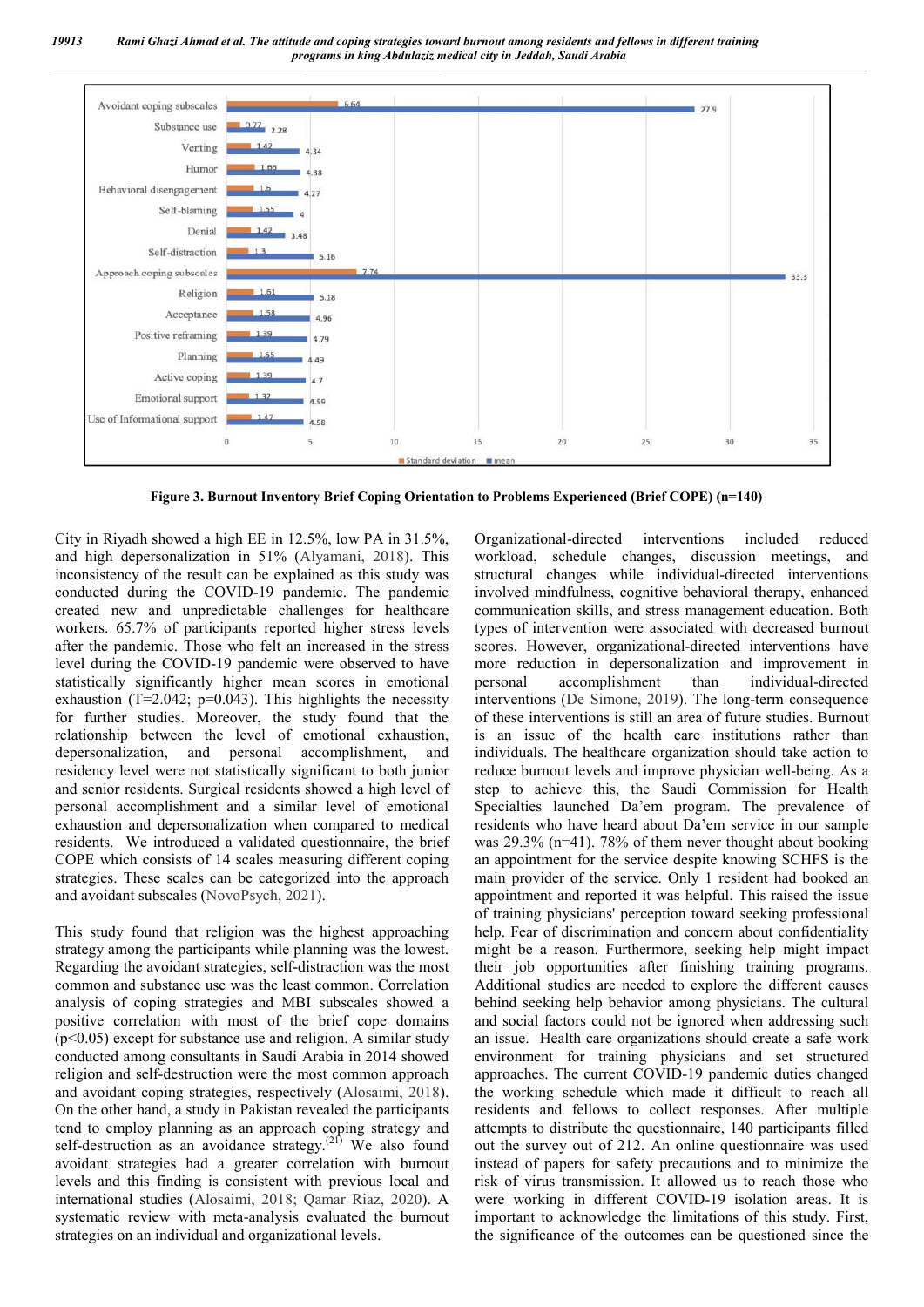study is cross-sectional. Second, the response rate was 66.03%, making our result sustainable to non-response bias. Also, the study was conducted during the COVID-19 pandemic which might lead to an overestimation of burnout prevalence.

## **CONCLUSION**

In conclusion, this study found that the training physicians experience a high level of burnout. Regardless of the presence of well-structured supporting programs such as Da'em, yet many trainees never seek help from the supporting programs. Therefore, more efforts need to be addressed to raise awareness regarding these services. This will impact both the physical and mental well-being of the trainees, which will greatly reflect on the health care provided to the patients as well. Further studies are needed to explore the reasons why residents are not enrolling to support programs.

#### **Acknowledgments:**

We acknowledge the work of Dr. Ngoud Alaslani for her contribution in data collection.

**Conflict of interest:** The authors declare that they have no conflict of interest for the publication of this study.

**Funding:** The authors received no financial support for the research, authorship, and/or publication of this article.

#### **Key points**

- Burnout among training physicians is a serious and common issue.
- A few trainees seek professional mental health help. This might be due to many reasons including fear of stigma and lack of knowledge about available services.

Future studies are need to explored help-seeking behaviors toward burnout among training physicians

#### **Glossary abbreviation**

Brief Coping Orientation to Problems Experienced (Brief COPE) Depersonalization (DP)

Emotional Exhaustion (EE). King Abdulaziz Medical City (KAMC)

Maslach Burnout Inventory scale (MBI).

Personal Achievement. (PA)

Saudi Commission for Health Specialties (SCHFS)

## **REFERENCES**

- Maslach C, Jackson SE, Leiter MP, Schaufeli WB, Schwab RL. 1986. Maslach burnout inventory. Palo Alto, CA: Consulting psychologists press.
- Maslach C, Leiter MP. Burnout. 2006. Stress and Quality of Working Life: Current Perspectives in Occupational Health. Mar 1;37:42-9.
- Castelo‐Branco C, Figueras F, Eixarch E, Quereda F, Cancelo MJ, Gonzalez S. *et al*., 2007. Stress symptoms and burnout in obstetrics and gynecology residents. BJOG: An International Journal of Obstetrics & Gynecology. an;114(1):94-8.
- Abdulrahman M, Nair SC, Farooq MM, Al Kharmiri A, Al Marzooqi F, Carrick FR. 2018. Burnout and depression among medical residents in the United Arab Emirates: a multicenter study. *Journal of family medicine and primary care*. Mar;7(2):435.
- Chaukos D, Chad-Friedman E, Mehta DH, Byerly L, Celik A, Mccoy TH, *et al*. Risk and Resilience Factors Associated with Resident Burnout. Academic Psychiatry. 2016;41(2):189–94.
- Stress, burnout, and maladaptive coping: strategies for surgeon well-being. Bulletin of the American College of Surgeons (Internet). 2011Aug1;96. Available from: https://www.facs.org/~/media/files/publications/bulletin/20 11/2011 august bulletin.ashx
- Alotaibi AK, Alsalim A, Alruwaili F, Almubarak A, Alhamzah A, Albahlal A, *et al*. Burnout during ophthalmology residency training: A national survey in Saudi Arabia. Saudi Journal of Ophthalmology. 2019;33(2):130–4.
- Alyamani A, Alyamani L, Altheneyan F, Aldhali S, Albaker K, AlshaalanA, *et al*. Prevalence of burnout among residents at King Abdulaziz Medical City in Riyadh, Saudi Arabia. International Journal of Medical Research & Health Sciences. 2018:7(12):37-40.
- Aldrees T, Hassouneh B, Alabdulkarim A, Asad L, Alqaryan S, Aljohani E, *et al*. Burnout among plastic surgery residents: National survey in Saudi Arabia. Saudi medical journal. 2017 Aug;38(8):832
- Aldrees T, Badri M, Islam T, Alqahtani K. Burnout among otolaryngology residents in Saudi Arabia: a multicenter study. Journal of surgical education. 2015 Sep 1;72(5):844- 8.
- Aldubai SA, Aljohani AM, Alghamdi AG, Alghamdi KS, Ganasegeran K, Yenbaawi AM. Prevalence and associated factors of burnout among family medicine residents in Al Madina, Saudi Arabia. Journal of family medicine and primary care. 2019 Feb;8(2):657.
- Alsheikh KA, Alhabradi FA, Almalik FF, Alsalim AA, Ahmed FE, Alhandi AA. Burnout syndrome among orthopedic surgery residents in Saudi Arabia: A multicenter study. Journal of Musculoskeletal Surgery and Research. 2019 Apr 1;3(2):184.
- Daem services (Internet). Scfhs.org.sa. 2021 (cited 26 June 2021). Available from: https://www.scfhs.org.sa/ eservices/ trainees/Pages/TrainingGuidanceServiceDesc.aspx
- IsHak WW, Lederer S, Mandili C, Nikravesh R, Seligman L, Vasa M, *et al*. Burnout during residency training: a literature review. Journal of graduate medical education. 2009 Dec;1(2):236-42.
- Zubairi AJ, Noordin S. Factors associated with burnout among residents in a developing country. Annals of medicine and surgery. 2016 Mar 1;6:60-3.
- The Maslach Burnout Inventory Manual (Internet). ResearchGate. 2021 (cited 22 July 2021). Available from: https://www.researchgate.net/publication/277816643 The Maslach Burnout Inventory Manual
- Brief-COPE (Internet). NovoPsych. 2021 (cited 22 July 2021). Available from: https://novopsych.com.au/ assessments/ formulation/brief-cope/
- Alosaimi FD, Kazim SN, Almufleh AS, Aladwani BS, Alsubaie AS. Prevalence of stress and its determinants among residents in Saudi Arabia. Saudi medical journal. 2015 May;36(5):605. (n.d.). Retrieved from https://www.scfhs.org.sa/en/eservices/trainees/Pages/Traini ngGuidanceServiceDec.aspx